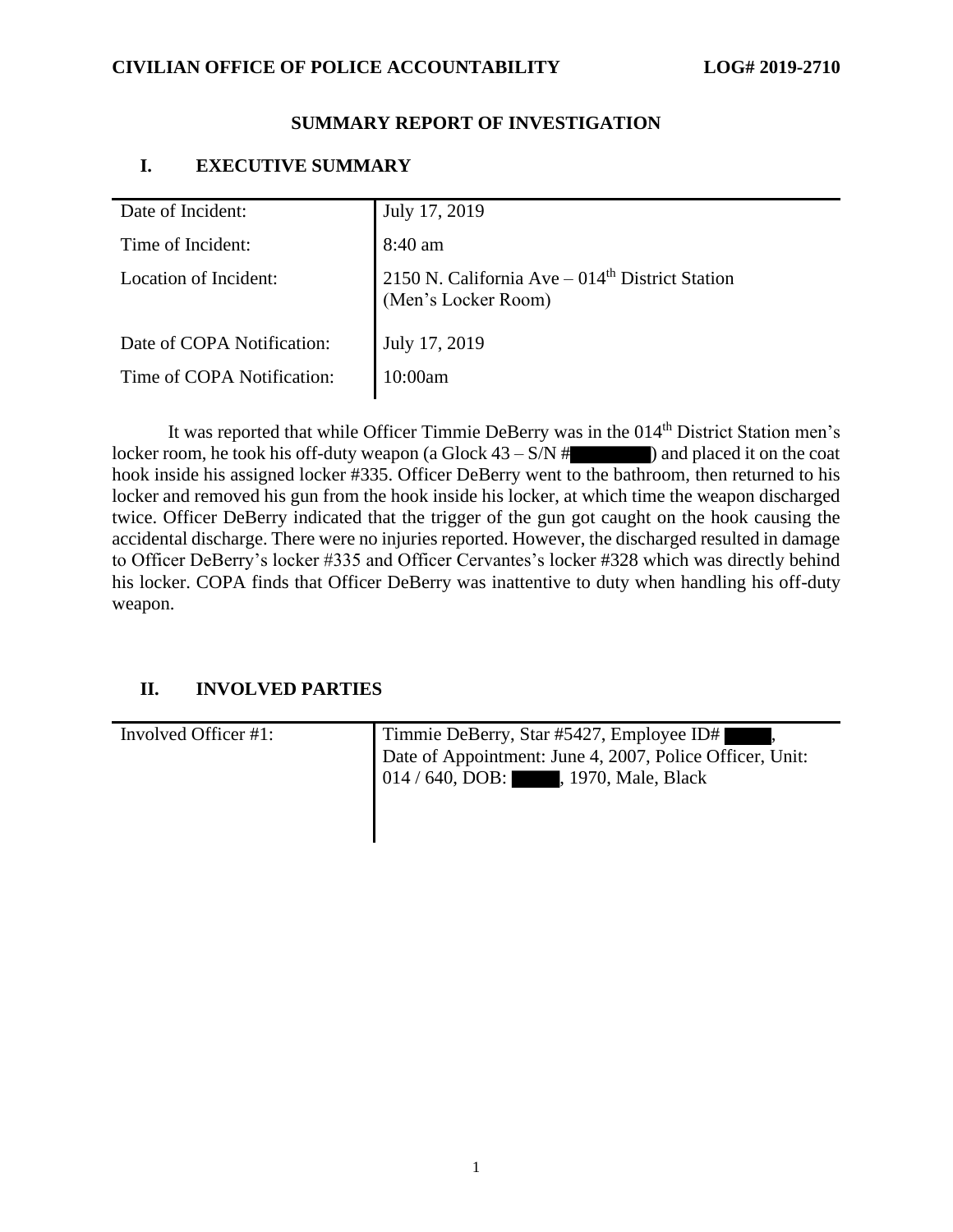| <b>Officer</b>                   | <b>Allegation</b>                                                                                                                                                                                                              | Finding /                                                                |
|----------------------------------|--------------------------------------------------------------------------------------------------------------------------------------------------------------------------------------------------------------------------------|--------------------------------------------------------------------------|
|                                  |                                                                                                                                                                                                                                | <b>Recommendation</b>                                                    |
| <b>Officer Timmie</b><br>DeBerry | It is alleged that on or about July 17, 2019, at or<br>near 014 <sup>th</sup> District Station men's locker room,<br>Officer Timmie DeBerry Star# 5427 committed<br>misconduct through the following acts or<br>omissions, by: |                                                                          |
|                                  | 1. Inattentive to duty when handling your off-<br>duty firearm.                                                                                                                                                                | Sustained /3 Day<br>Suspension and<br><b>Firearms Safety</b><br>Training |
|                                  | 2. Accidentally discharged your off-duty<br>firearm while in the 014 <sup>th</sup> District men's locker<br>room.                                                                                                              | Sustained /3 Day<br>Suspension and<br><b>Firearms Safety</b><br>Training |
|                                  | 3. Caused damage to city property, lockers<br>#328 and #335, in the $014th$ District men's<br>locker room.                                                                                                                     | Sustained /3 Day<br>Suspension and<br><b>Firearms Safety</b><br>Training |
|                                  |                                                                                                                                                                                                                                |                                                                          |

# **III. ALLEGATIONS**

# **IV. APPLICABLE RULES AND LAWS**

# $Rules<sup>1</sup>$

- 1. Rule 6 Disobedience of an order/directive whether written or oral.
- 2. Rule 10 Inattention to duty.

# General Orders<sup>2</sup>

1. G03-02-03 - Firearms discharge incidents involving sworn members.

 $1$  Att. 25. Rules and Regulation #6 and #10.

 $2<sup>2</sup>$  Att. 24. General Orders Firearms Discharge Incidents.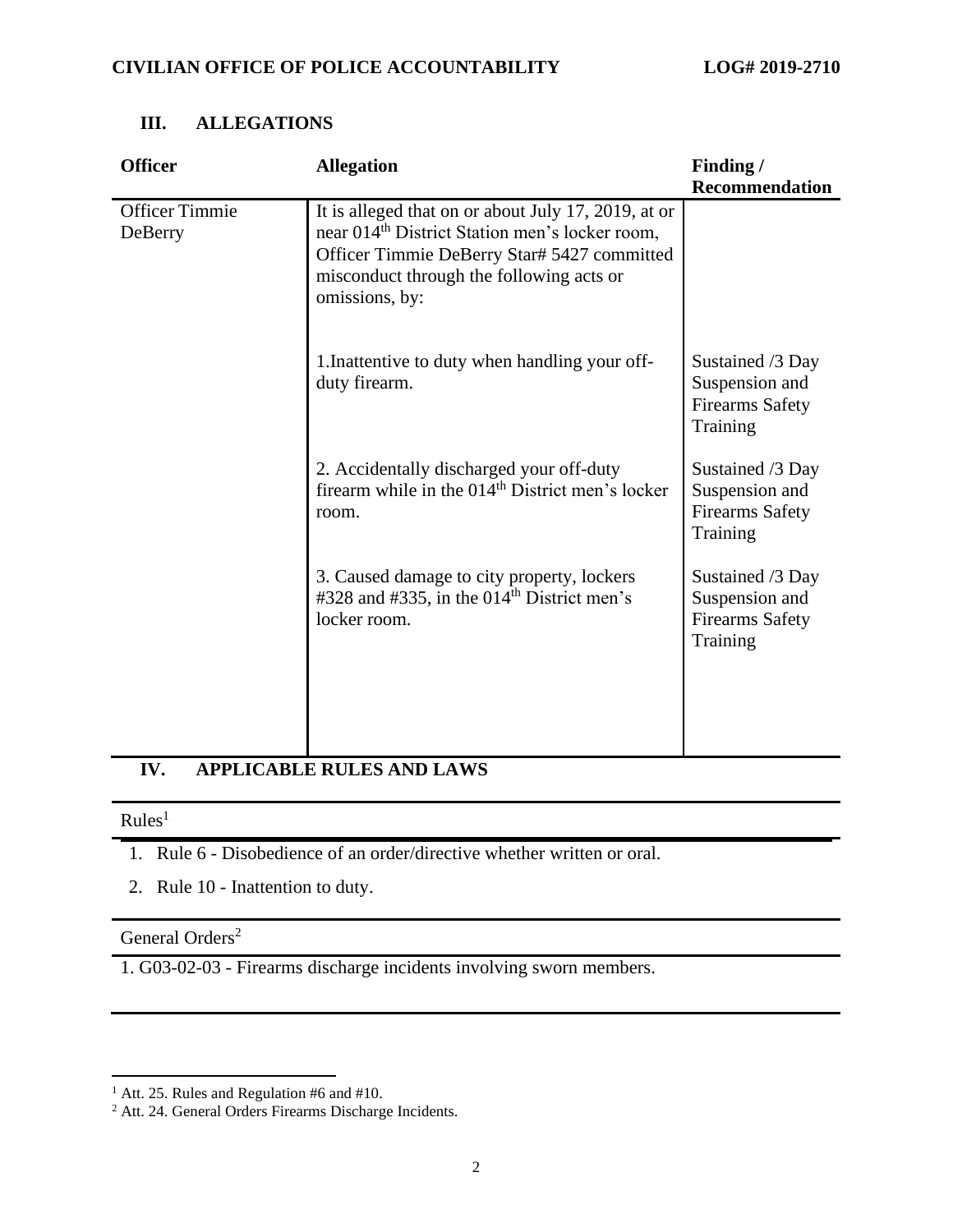# **V. INVESTIGATION**

#### **a. Interviews**

In his statement to COPA on March 19, 2021, **Officer Timmie DeBerry<sup>3</sup>** stated that on July 17, 2019, he placed his off-duty weapon, a Glock 43  $(S/N \# )$ , on the hook inside his assigned locker #335, while he went to use the bathroom. Upon returning to his locker, Officer DeBerry grabbed his weapon to remove it from the hook and in the process the weapon accidentally discharged. Officer DeBerry explained that he believes the trigger was caught on the hook of the locker, causing it to pull back and discharge twice. As a result of the discharge, one bullet struck the upper part of Officer DeBerry's locker. Officer DeBerry believed that both bullets exited the locker at the top of the locker and one of the bullets entered the adjacent locker, assigned to Officer Cervantes. The locker assigned to Officer Cervantes was #328. Officer DeBerry stated that there were no officers in the locker room when the incident occurred and no one with a body worn camera. There are no security cameras in the men's locker room either.

Officer DeBerry stated that he immediately notified OEMC of the accidental discharge. He also notified his superiors and completed all the necessary Department reports. Proper notifications were made, and Officer DeBerry was submitted to a drug and alcohol test. He also provided a urine specimen and the results of all of his tests were all negative. Officer DeBerry apologized for placing his weapon on the coat hook, his lack of attention when he grabbed and retrieved his weapon from the hook which in turned caused it to discharge twice in the locker room, causing damage to the lockers.

## **b. Digital Evidence**

There were no security cameras in the  $014<sup>th</sup>$  District station men's locker room and there were no officers in the locker room with body worn cameras activated. The incident was not video recorded.

#### **c. Physical Evidence**

The **Evidence Technician (E.T.) photos<sup>4</sup>** depict damage to two department lockers (#328 and #335) that appeared consistent with damage from fired projectiles. Photos were also taken of recovered shell casings from Officer DeBerry's the locker and his off duty weapon a Glock 43.

#### **d. Documentary Evidence**

The Initiation<sup>5</sup> report from Sergeant Jason Parizanski documented that Officer DeBerry #5427, was at his assigned locker #335 preparing for his shift when he placed his off-duty weapon  $(Glock 43 - S/N \#$  ) into his locker and as a result the weapon discharged twice. There were no injuries reported. However, the discharged weapon resulted in damage to Officer DeBerry's locker #335 and Officer Cervantes's locker #328.

<sup>3</sup> Att. 22.

<sup>4</sup> Att. 12.

 $<sup>5</sup>$  Att. 1.</sup>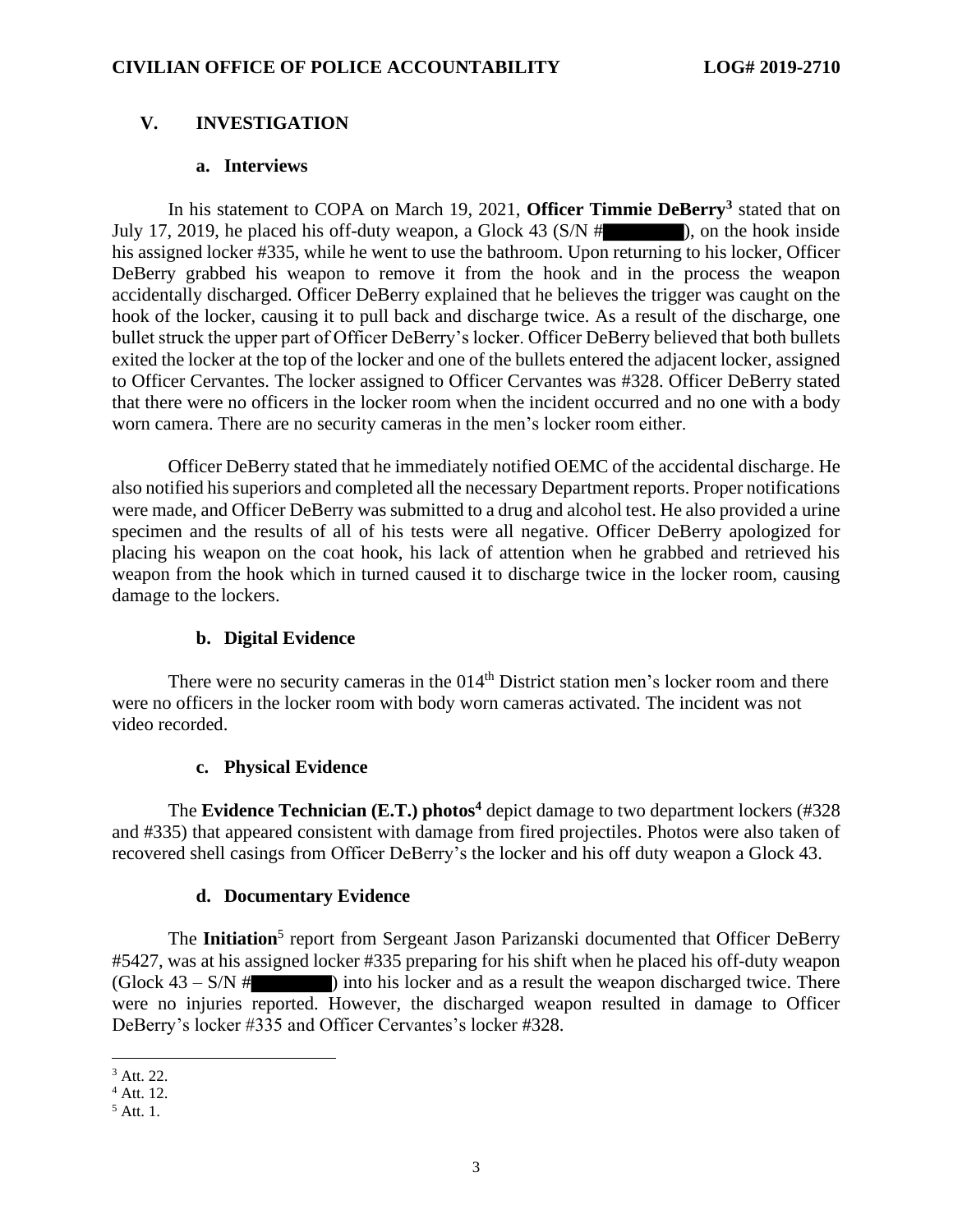**The Original Case Incident Report**<sup>6</sup> (RD# JC352328) noted that Officer DeBerry was at his assigned locker #335 preparing for his shift when he placed his off-duty weapon (Glock 43 – S/N # ) into his locker causing it to accidentally discharge twice. There were no injuries reported. However, the discharged weapon resulted in damage to Officer DeBerry's locker #335 and Officer Cervantes's locker #328. There are no videos that recorded the incident. BIA responded and all the proper notifications were made.

The **Tactical Response Report (TRR)<sup>7</sup>** of Officer DeBerry documented that he accidentally discharged his weapon twice as he was placing it in his locker. The discharged cause damage to Officer DeBerry's locker and the locker behind his #328 assigned to Officer Cervantes. The TRR documented that there were no witnesses, no reported injuries and no videos that recorded the incident. BIA responded, all the chemical testing was conducted, and all the proper notifications were made.

The **Event Queries**<sup>8</sup> from the Office of Emergency Management and Communication (OEMC) documented the notifications made by Officer DeBerry and police personnel relating to the accidental weapon discharged.

The **Weapons Discharge – Accidental Report**<sup>9</sup> and package submitted by Sgt. Mark Lamberg documented that he responded to the  $014<sup>th</sup>$  District Station after becoming aware of an accidental weapons discharge. Sgt. Lamberg prepared a Notice of Alcohol and Drug Testing and observed Officer DeBerry as he submitted a breath sample which revealed his BrAC to be .000. Officer DeBerry also submitted a urine specimen sample for substance testing in the presence of Sgt. Lamberg. Quest Diagnostics laboratory report showed negative substance abuse results for the tested urine specimen sample submitted by Officer DeBerry.

A **Firearm Qualification Report<sup>10</sup>** documents that Officer DeBerry last qualified with his firearm on <sup>11</sup>. Officer DeBerry's FOID card, #, expires.

## **VI. LEGAL STANDARD**

For each Allegation COPA must make one of the following findings:

1. Sustained - where it is determined the allegation is supported by a preponderance of the evidence.

2. Not Sustained - where it is determined there is insufficient evidence to prove the allegations by a preponderance of the evidence;

 $10$  Att.

<sup>6</sup> Att. 3.

<sup>7</sup> Att. 7.

 $8$  Atts. 2, 5, 6.

 $9$  Att. 8.

<sup>&</sup>lt;sup>11</sup> Officers are required to annually qualify with their firearms. Firearm qualifications are good for one year.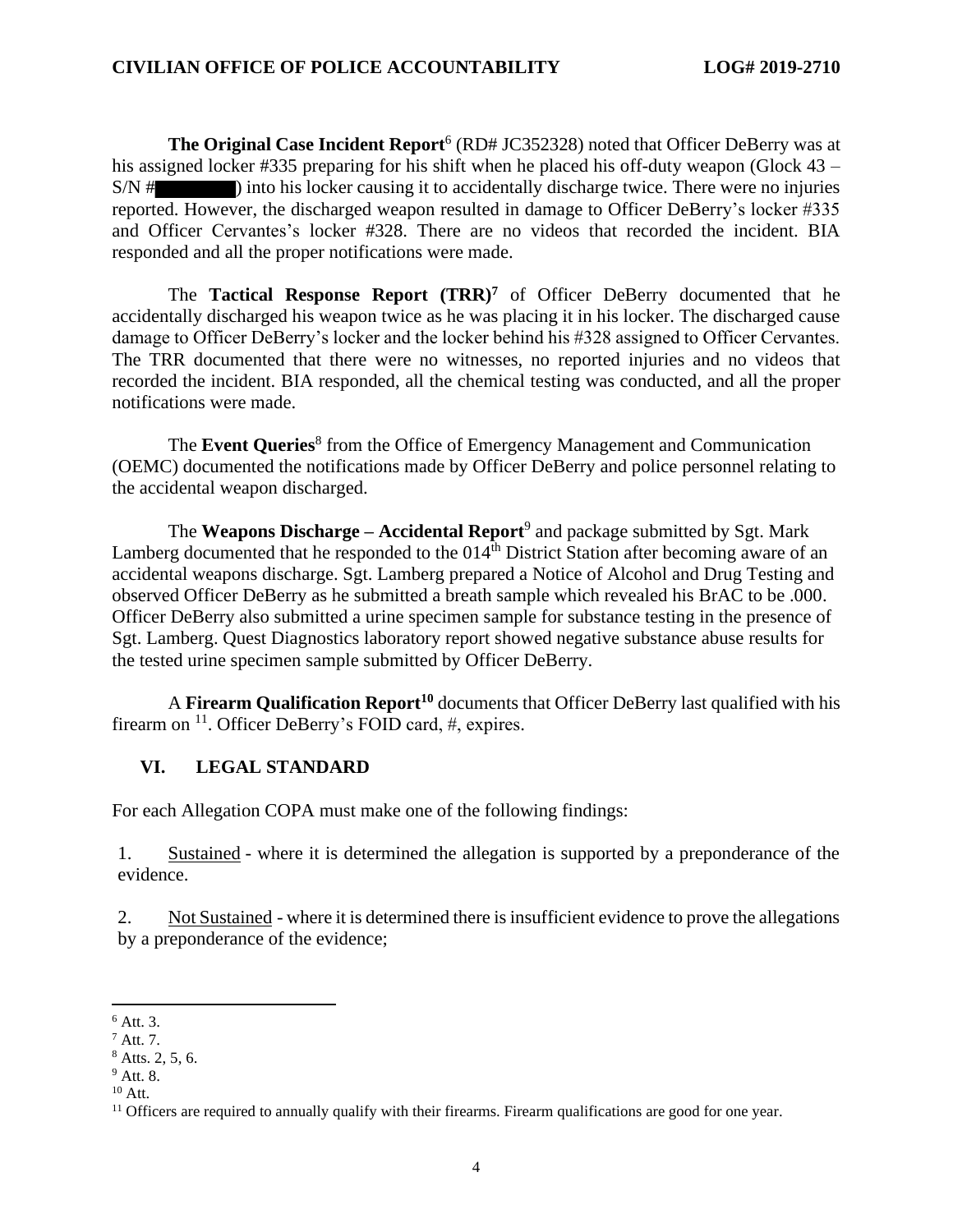3. Unfounded - where it is determined by clear and convincing evidence that an allegation is false or not factual; or

4. Exonerated - where it is determined by clear and convincing evidence that the conduct described in the allegation occurred, but it is lawful and proper.

A **preponderance of evidence** can be described as evidence indicating that it is **more likely than not** that the conduct occurred and violated Department policy. *See Avery v. State Farm Mutual Automobile Insurance Co.*, 216 Ill. 2d 100, 191 (2005), (a proposition is proved by a preponderance of the evidence when it has found to be more probably true than not). If the evidence gathered in an investigation establishes that it is more likely that the misconduct occurred, even if by a narrow margin, then the preponderance of the evidence standard is met.

**Clear and convincing evidence** is a higher standard than a preponderance of the evidence but lower than the "beyond-a-reasonable doubt" standard required to convict a person of a criminal offense. See *e.g.*, *People v. Coan*, 2016 IL App (2d) 151036 (2016). Clear and Convincing can be defined as a "degree of proof, which, considering all the evidence in the case, produces the firm and abiding belief that it is highly probable that the proposition . . . is true." *Id*. at ¶ 28.

# **VII. ANALYSIS**

**COPA finds with Clear and Convincing evidence that Allegations#1, #2 and #3 are SUSTAINED, in violation of the Department's Rule 6, Rule 10 and General Order G03-02- 03.** Officer DeBerry was inattentive to duty when handling his off-duty firearm which accidentally discharged while in the 014<sup>th</sup> District men's locker room. The discharge of Officer DeBerry's weapon struck his assigned locker #335 and the adjacent locker #328, assigned to Officer Cervantes. Officer DeBerry does not deny the documented allegations.

## **VIII. RECOMMENDED DISCIPLINE FOR SUSTAINED ALLEGATIONS**

# **a. Officer Timmie DeBerry**

# **i. Complimentary and Disciplinary History<sup>12</sup>**

Crime Reduction Award in (2009), Crime Reduction Award in (2019), (3) Attendance Recognition Awards, (3) Complimentary Letters, (6) Department Commendations, (5) Emblem of Recognition-Physical Fitness, (65) Honorable Mentions, (1) Joint Operations Award, (1) NATO Summit Service Awards, (1) Presidential Election Deployment Award (2008), and (2) Problem Solving Awards.

<sup>&</sup>lt;sup>12</sup> Att. 23 Complimentary and Disciplinary History.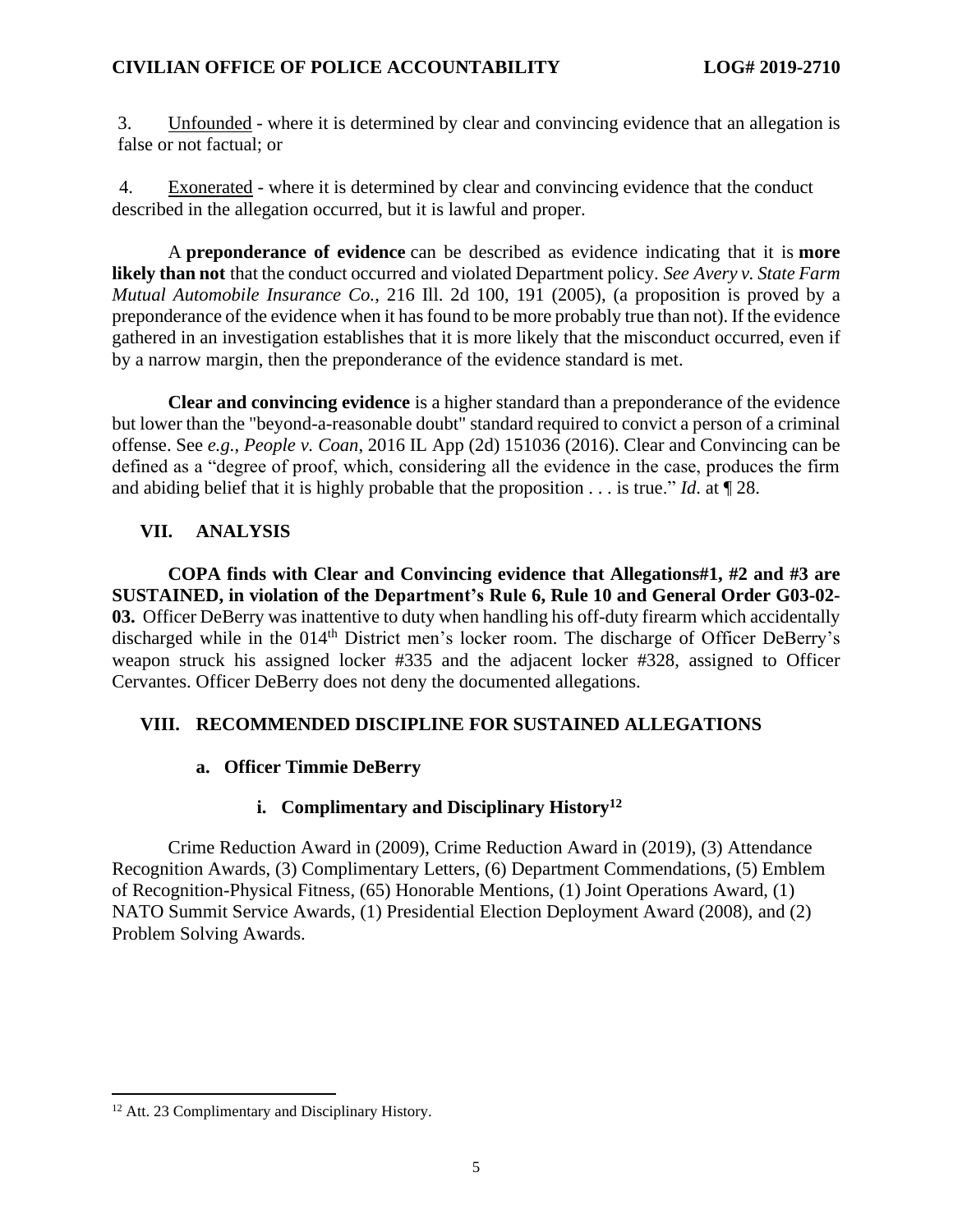#### **CIVILIAN OFFICE OF POLICE ACCOUNTABILITY LOG# 2019-2710**

**As of 5/14/2021** there are no complaints, SPAR's, or disciplinary history for Officer DeBerry.

#### **ii. Recommended Penalty, by Allegation**

- 1. **Allegations No. 1 -** Sustained COPA recommends a 3-day suspension and firearms safety training.
- 2. **Allegation No. 2 -** Sustained COPA recommends a 3-day suspension and firearms safety training.
- 3. **Allegation No. 3 -** Sustained COPA recommends a 3-day suspension and firearms safety training.

#### **IX. CONCLUSION**

Based on the analysis set forth above, COPA makes the following findings:

| <b>Officer Timmie</b><br>DeBerry | 1. Inattentive to duty when handling your off-duty<br>firearm.                                                    | Sustained /3 Day<br>Suspension and<br><b>Firearms Safety</b><br>Training |
|----------------------------------|-------------------------------------------------------------------------------------------------------------------|--------------------------------------------------------------------------|
|                                  | 2. Accidentally discharged your off-duty firearm<br>while in the 014 <sup>th</sup> District men's locker room.    | Sustained /3 Day<br>Suspension and<br><b>Firearms Safety</b><br>Training |
|                                  | 3. Caused damage to city property, lockers #328<br>and #335, in the 014 <sup>th</sup> District men's locker room. | Sustained /3 Day<br>Suspension and<br><b>Firearms Safety</b><br>Training |

Approved:

Angela Hearts-Glass *Deputy Chief Investigator* 6-30-2021

Date

\_\_\_\_\_\_\_\_\_\_\_\_\_\_\_\_\_\_\_\_\_\_\_\_\_\_\_\_\_\_\_\_\_\_ \_\_\_\_\_\_\_\_\_\_\_\_\_\_\_\_\_\_\_\_\_\_\_\_\_\_\_\_\_\_\_\_\_\_